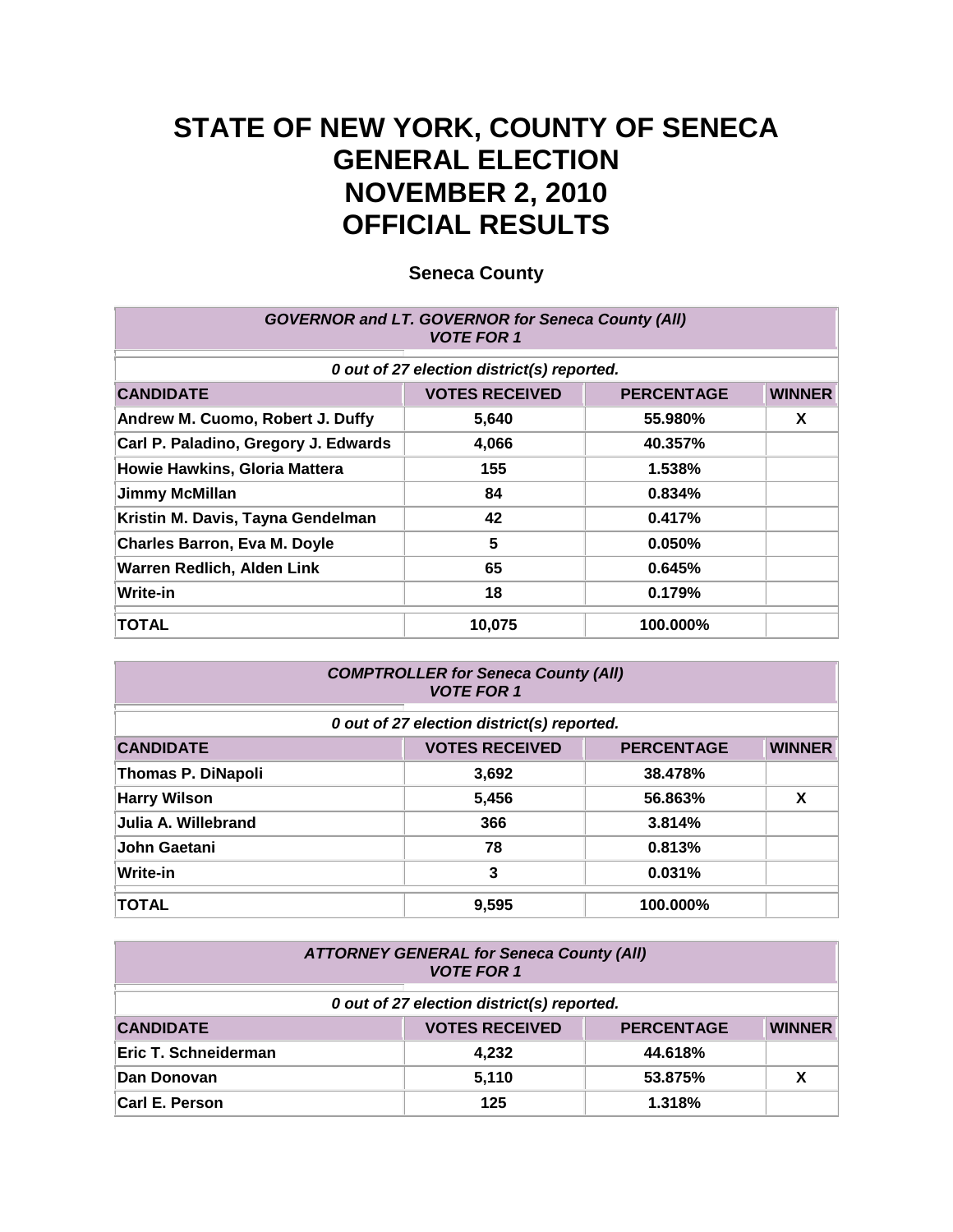| Ramon J. Jimenez | כ1    | 0.158%   |  |
|------------------|-------|----------|--|
| Write-in         |       | 0.032%   |  |
| <b>TOTAL</b>     | 9,485 | 100.000% |  |

| <b>UNITED STATES SENATOR (6 Year Term) for Seneca County (All)</b><br><b>VOTE FOR 1</b> |                                            |                   |               |
|-----------------------------------------------------------------------------------------|--------------------------------------------|-------------------|---------------|
|                                                                                         | 0 out of 27 election district(s) reported. |                   |               |
| <b>CANDIDATE</b>                                                                        | <b>VOTES RECEIVED</b>                      | <b>PERCENTAGE</b> | <b>WINNER</b> |
| <b>Charles E. Schumer</b>                                                               | 5,922                                      | 59.770%           | X             |
| <b>Jay Townsend</b>                                                                     | 3,799                                      | 38.343%           |               |
| <b>Colia Clark</b>                                                                      | 118                                        | 1.191%            |               |
| <b>Randy A. Credico</b>                                                                 | 65                                         | 0.656%            |               |
| Write-in                                                                                | 4                                          | 0.040%            |               |
| <b>TOTAL</b>                                                                            | 9,908                                      | 100.000%          |               |

| <b>UNITED STATES SENATOR (2 Year Unexpired Term) for Seneca County (All)</b><br><b>VOTE FOR 1</b> |                                            |                   |               |
|---------------------------------------------------------------------------------------------------|--------------------------------------------|-------------------|---------------|
|                                                                                                   | 0 out of 27 election district(s) reported. |                   |               |
| <b>CANDIDATE</b>                                                                                  | <b>VOTES RECEIVED</b>                      | <b>PERCENTAGE</b> | <b>WINNER</b> |
| Kirsten E. Gillibrand                                                                             | 5,168                                      | 53.532%           | X             |
| Joseph J. DioGuardi                                                                               | 4,194                                      | 43.443%           |               |
| Cecile A. Lawrence                                                                                | 110                                        | 1.139%            |               |
| Joseph Huff                                                                                       | 73                                         | 0.756%            |               |
| <b>John Clifton</b>                                                                               | 53                                         | 0.549%            |               |
| Vivia Morgan                                                                                      | 35                                         | 0.363%            |               |
| <b>Bruce Blakeman</b>                                                                             | 13                                         | 0.135%            |               |
| Write-in                                                                                          | 8                                          | 0.083%            |               |
| <b>TOTAL</b>                                                                                      | 9,654                                      | 100.000%          |               |

| <b>CORONER for Seneca County (All)</b><br><b>VOTE FOR 2</b> |                                            |                   |               |
|-------------------------------------------------------------|--------------------------------------------|-------------------|---------------|
|                                                             | 0 out of 27 election district(s) reported. |                   |               |
| <b>CANDIDATE</b>                                            | <b>VOTES RECEIVED</b>                      | <b>PERCENTAGE</b> | <b>WINNER</b> |
| <b>Mike Kelly</b>                                           | 5,610                                      | 35.730%           | X             |
| Hugh W. Mecum                                               | 5,717                                      | 36.412%           | X             |
| <b>Thomas L. Shanken</b>                                    | 4,355                                      | 27.737%           |               |
| <b>Write-in</b>                                             | 19                                         | 0.121%            |               |
| <b>TOTAL</b>                                                | 15,701                                     | 100.000%          |               |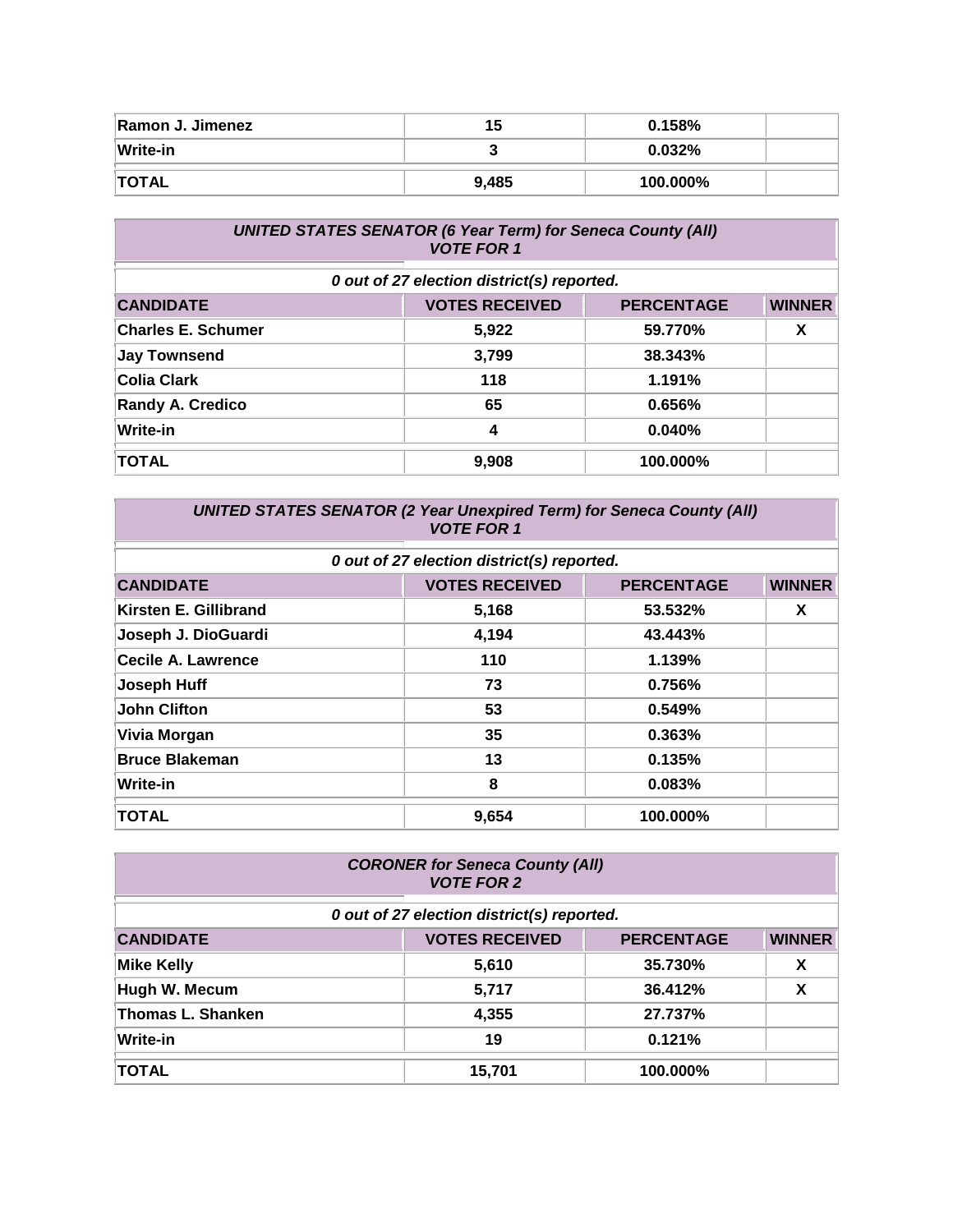#### **7th State Judicial District**

| SUPREME COURT JUSTICE 7TH DISTRICT for 7th State Judicial District (All), Seneca County<br><b>VOTE FOR 1</b> |                       |                   |               |
|--------------------------------------------------------------------------------------------------------------|-----------------------|-------------------|---------------|
| 0 out of 27 election district(s) reported.                                                                   |                       |                   |               |
| <b>CANDIDATE</b>                                                                                             | <b>VOTES RECEIVED</b> | <b>PERCENTAGE</b> | <b>WINNER</b> |
| Henry J. Scudder                                                                                             | 5,607                 | 60.629%           | х             |
| Stephen J. Lynch                                                                                             | 3,638                 | 39.338%           |               |
| <b>Write-in</b>                                                                                              | 3                     | 0.032%            |               |
| <b>TOTAL</b>                                                                                                 | 9,248                 | 100.000%          |               |

## **24th Congressional District**

| REPRESENTATIVE IN CONGRESS 24TH DISTRICT for 24th Congressional District (All), Seneca<br><b>County</b><br><b>VOTE FOR 1</b> |                                            |                   |               |  |
|------------------------------------------------------------------------------------------------------------------------------|--------------------------------------------|-------------------|---------------|--|
|                                                                                                                              | 0 out of 27 election district(s) reported. |                   |               |  |
| <b>CANDIDATE</b>                                                                                                             | <b>VOTES RECEIVED</b>                      | <b>PERCENTAGE</b> | <b>WINNER</b> |  |
| Michael A. Arcuri                                                                                                            | 4,330                                      | 44.612%           |               |  |
| Richard L. Hanna                                                                                                             | 5,336                                      | 54.976%           | X             |  |
| <b>Write-in</b>                                                                                                              | 40                                         | 0.412%            |               |  |
| <b>TOTAL</b>                                                                                                                 | 9,706                                      | 100.000%          |               |  |

### **54th State Senate District**

| NEW YORK SENATOR 54TH DISTRICT for 54th State Senate District (All), Seneca County<br><b>VOTE FOR 1</b> |                                            |                   |               |
|---------------------------------------------------------------------------------------------------------|--------------------------------------------|-------------------|---------------|
|                                                                                                         | 0 out of 27 election district(s) reported. |                   |               |
| <b>CANDIDATE</b>                                                                                        | <b>VOTES RECEIVED</b>                      | <b>PERCENTAGE</b> | <b>WINNER</b> |
| <b>Edward J. O'Shea</b>                                                                                 | 2.425                                      | 24.438%           |               |
| Michael F. Nozzolio                                                                                     | 7,492                                      | 75.501%           | χ             |
| <b>Write-in</b>                                                                                         | 6                                          | $0.060\%$         |               |
| <b>TOTAL</b>                                                                                            | 9,923                                      | 100.000%          |               |

#### **129th State Assembly District**

*MEMBER NEW YORK STATE ASSEMBLY 129TH DISTRICT for 129th State Assembly District (All), Seneca County*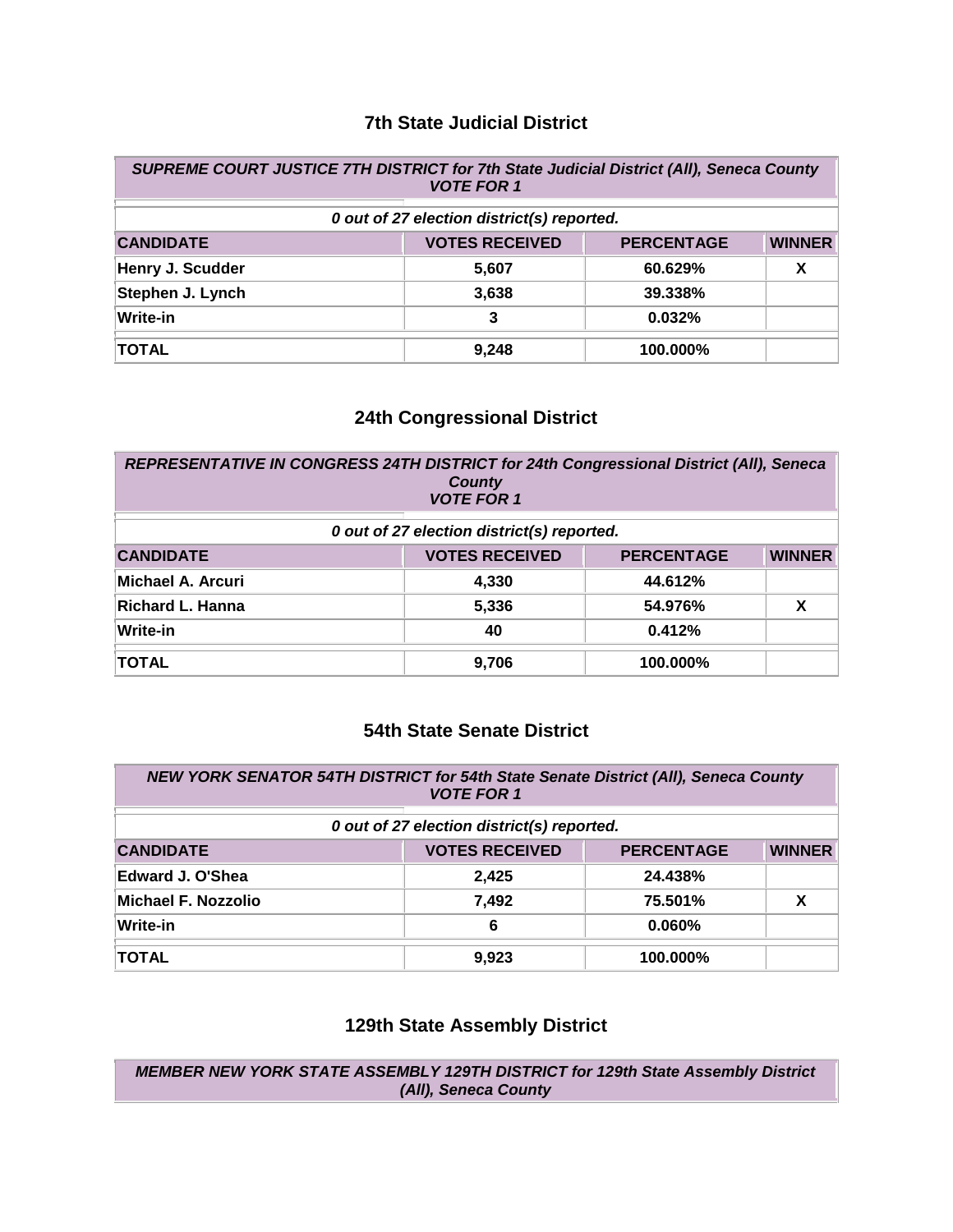| <b>VOTE FOR 1</b>                          |                       |                   |               |
|--------------------------------------------|-----------------------|-------------------|---------------|
| 0 out of 27 election district(s) reported. |                       |                   |               |
| <b>CANDIDATE</b>                           | <b>VOTES RECEIVED</b> | <b>PERCENTAGE</b> | <b>WINNER</b> |
| <b>Brian M. Kolb</b>                       | 7,839                 | 99.568%           | χ             |
| Write-in                                   | 34                    | 0.432%            |               |
| <b>TOTAL</b>                               | 7,873                 | 100.000%          |               |

# **Fayette**

| <b>PROPOSAL ONE for Fayette (All), Seneca County</b><br><b>VOTE FOR 1</b> |                                                             |          |  |  |
|---------------------------------------------------------------------------|-------------------------------------------------------------|----------|--|--|
| 0 out of 3 election district(s) reported.                                 |                                                             |          |  |  |
| <b>CANDIDATE</b>                                                          | <b>VOTES RECEIVED</b><br><b>WINNER</b><br><b>PERCENTAGE</b> |          |  |  |
| <b>YES</b>                                                                | 579                                                         | 46.469%  |  |  |
| <b>NO</b>                                                                 | 667                                                         | 53.531%  |  |  |
| <b>TOTAL</b>                                                              | 1.246                                                       | 100.000% |  |  |

# **Lodi**

| PROPOSAL ONE for Lodi (All), Seneca County<br><b>VOTE FOR 1</b> |                       |                   |               |  |  |  |
|-----------------------------------------------------------------|-----------------------|-------------------|---------------|--|--|--|
| 0 out of 1 election district(s) reported.                       |                       |                   |               |  |  |  |
| <b>CANDIDATE</b>                                                | <b>VOTES RECEIVED</b> | <b>PERCENTAGE</b> | <b>WINNER</b> |  |  |  |
| <b>YES</b>                                                      | 300                   | 64.516%           |               |  |  |  |
| <b>NO</b>                                                       | 165                   | 35.484%           |               |  |  |  |
| <b>TOTAL</b>                                                    | 465                   | 100.000%          |               |  |  |  |

# **Seneca Falls**

| TAX COLLECTOR for Seneca Falls (All), Seneca County<br><b>VOTE FOR 1</b> |  |                       |                   |               |  |  |
|--------------------------------------------------------------------------|--|-----------------------|-------------------|---------------|--|--|
| 0 out of 8 election district(s) reported.                                |  |                       |                   |               |  |  |
| <b>CANDIDATE</b>                                                         |  | <b>VOTES RECEIVED</b> | <b>PERCENTAGE</b> | <b>WINNER</b> |  |  |
| <b>Valerie Churchill</b>                                                 |  | 2.114                 | 99.202%           |               |  |  |
| Write-in                                                                 |  | 17                    | 0.798%            |               |  |  |
| <b>TOTAL</b>                                                             |  | 2,131                 | 100.000%          |               |  |  |